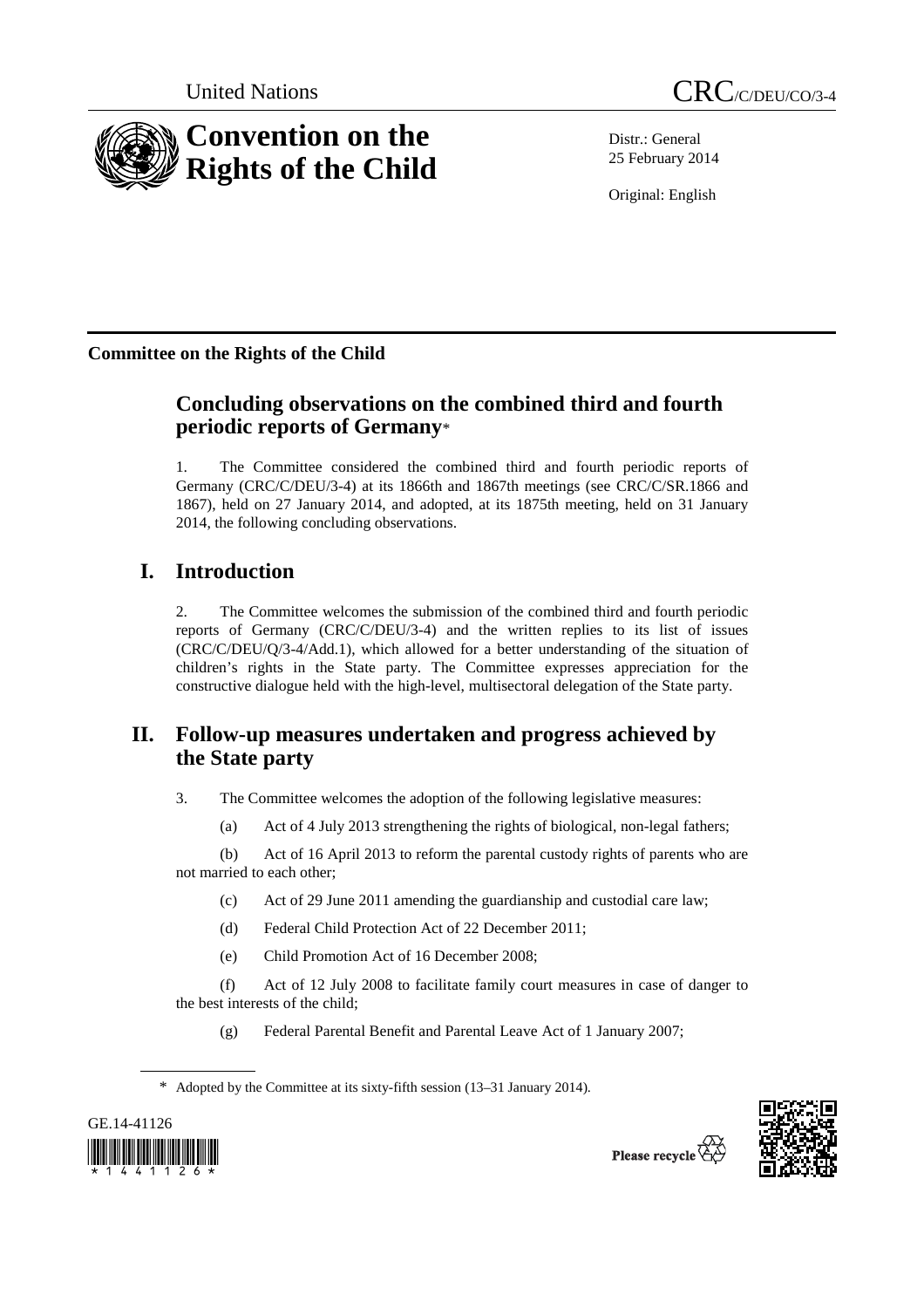(h) Child and Youth Welfare Further Development Act of 1 October 2005.

4. The Committee also notes with appreciation the ratification of:

(a) Optional Protocol to the Convention on the Rights of the Child on a communications procedure, in February 2013;

(b) Optional Protocol to the Convention on the Rights of the Child on the sale of children, child prostitution and child pornography, in July 2009;

(c) International Convention for the Protection of All Persons from Enforced Disappearances, in September 2009;

(d) Convention on the Rights of Persons with Disabilities, in February 2009;

(e) Council of Europe Convention on Action against Trafficking in Human Beings, in December 2012.

5. The Committee also welcomes the following institutional and policy measures:

(a) The establishment of the Federal Initiative for Early Intervention, in 2012;

(b) The development of the Strategy of the Federal Government to promote children's health, in 2008;

(c) The 2005–2010 National Action Plan entitled "Für ein kindergerechtes Deutschland" (For a Child-Friendly Germany).

6. The Committee welcomes the State party's withdrawal of its reservation to article 40, paragraph 2 (b) (ii) and (v), of the Convention.

## **III. Main areas of concern and recommendations**

## **A. General measures of implementation (arts. 4, 42 and 44 (6), of the Convention)**

#### **The Committee's previous recommendations**

7. The Committee, while welcoming the State party's efforts to implement its concluding observations of 2004 on the State party's second report (CRC/C/15/Add.226), notes with regret that some of the recommendations contained therein have not been fully addressed.

8. **The Committee recommends that the State party take all the necessary measures to address those recommendations contained in the concluding observations on the second periodic report under the Convention that have not been sufficiently implemented, particularly those relating to coordination, independent monitoring, children seeking asylum and children in situations of migration.** 

### **Legal status of the Convention**

9. The Committee notes with satisfaction that most Länder have explicitly recognized children's rights in their constitutions. However, the Committee remains concerned that children's rights have not yet been explicitly recognized in the constitutions of Hamburg and Hesse, or in the Federal Constitution (Basic Law). The Committee further notes that under article 59, paragraph 2, of the Basic Law, the Convention is placed at the level of an ordinary federal law.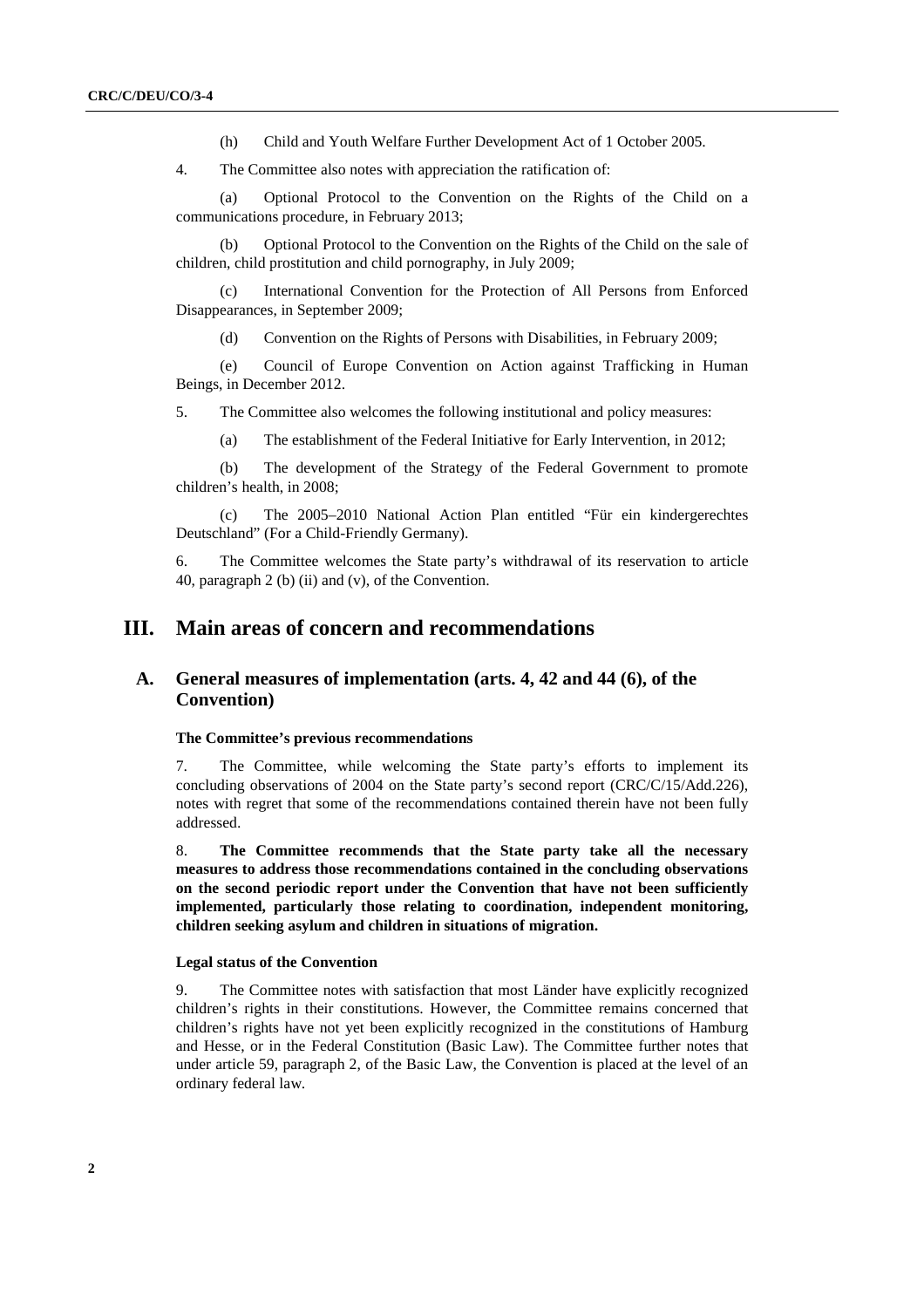10. **In the light of its previous recommendations (CRC/C/15/Add.226, para. 10), the Committee urges the State party to take all the necessary measures to ensure that the Convention takes precedence over federal laws through its incorporation into the Basic Law or by any other procedure.** 

#### **Comprehensive policy and strategy**

11. The Committee notes that the 2005–2010 National Action Plan initiated a broad discussion on children's rights. However, it regrets that the practical implementation of the Plan did not sufficiently involve civil society organizations and other actors at the local level. While noting that a new youth policy focusing on adolescents and young adults was launched in 2011, the Committee remains concerned that it does not seem to cover all issues related to children's rights.

12. **The Committee recommends that the State party take measures to formulate a comprehensive policy on children's rights, provide the relevant bodies with the necessary human, technical and financial resources to guide the development of programmes and projects, and establish systems for their monitoring and evaluation with clear indications of the roles and responsibilities of the relevant bodies at the federal and Länder levels.** 

#### **Coordination**

13. The Committee remains concerned at the absence of a central body to coordinate the implementation of the Convention in the State party at the federal, Länder and community levels, making it difficult to achieve a comprehensive and coherent children's rights policy.

14. **In the light of its general comment No. 5 (2003) on general measures of implementation of the Convention, the Committee reiterates its previous recommendation (CRC/C/15/Add.226, para. 12) and calls upon the State party to establish or designate an adequate and permanent national body with full capacity and authority, as well as sufficient human, technical and financial resources to coordinate the implementation of the Convention effectively. This should include addressing cross-cutting issues between the various ministries at the federal level, between the federal and the Länder levels and among the Länder.** 

#### **Data collection**

15. The Committee notes that the State party is aware of the importance of establishing a comprehensive data collection system. However, the Committee is concerned that the State party does not have a comprehensive system for collecting data on all areas covered by the Convention. This is one of the major obstacles for the effective planning, monitoring and evaluation of policies, programmes and projects for children, especially in the fields of violence against children, children with disabilities, juvenile justice and child refugees, particularly unaccompanied child refugees.

16. **Recalling its general comment No. 5 (2003) on general measures of implementation of the Convention, the Committee urges the State party to establish a comprehensive and integrated system to collect data on children covering all Länder and the entire period of childhood up to the age of 18, and to introduce indicators on children's rights which could be used to analyse and assess progress in the realization of those rights. The data should be disaggregated by age, sex, disability, geographical location, ethnicity, migration status and socioeconomic background in order to facilitate the assessment of the overall situation of children and provide guidance for the formulation, monitoring and evaluation of policies, programmes and projects for the effective implementation of the Convention.**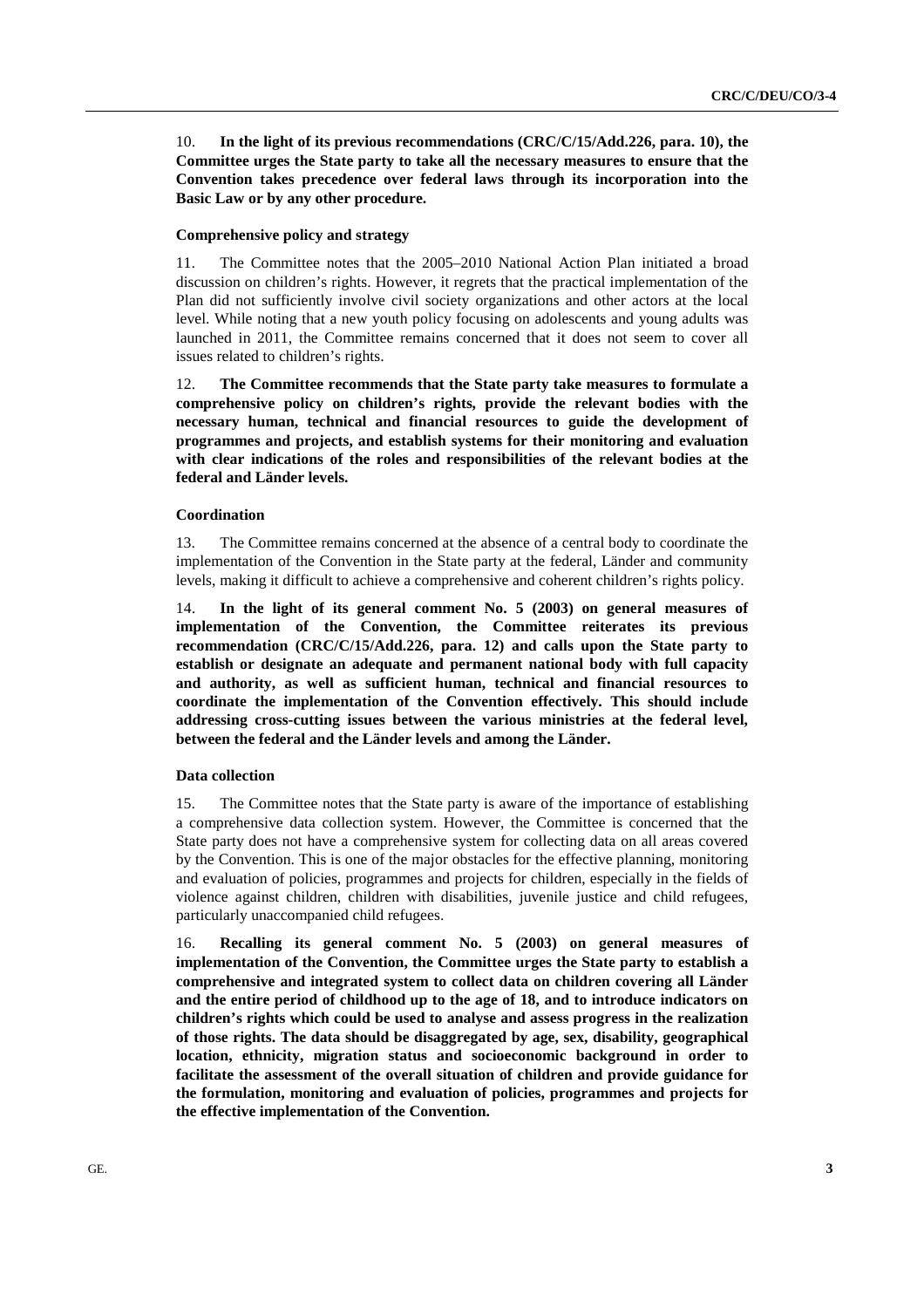#### **Independent monitoring**

17. The Committee remains concerned at the continued absence of a central, independent body to monitor the implementation of the Convention at the federal, Länder and community levels, and which is empowered to receive and address complaints of violations of children's rights.

18. **In line with its previous recommendations (CRC/C/15/Add.226, para. 16), the Committee recommends that the State party provide the German Institute for Human Rights with a mandate to monitor the implementation of the Convention at the federal, Länder and local levels. The Committee further recommends that the Institute be allocated adequate human, technical and financial resources and that its mandate include the possibility of receiving, investigating and effectively addressing complaints of violations of children's rights in a child-sensitive manner.** 

#### **Dissemination, awareness-raising and training**

19. While welcoming the State party's efforts to disseminate the Convention in childfriendly ways, the Committee is concerned about the unsatisfactory access to information about children's rights for adults and children, particularly children in vulnerable situations. The Committee reiterates its previous concern that the State party is not undertaking adequate dissemination, awareness-raising and training activities concerning the Convention in a systematic and targeted manner, particularly in schools and for professionals working with children.

20. **In line with its previous recommendations (CRC/C/15/Add.43, para. 26, and CRC/C/15/Add.226, para. 20), the Committee recommends that the State party:** 

**(a) Include mandatory modules on the Convention and human rights in general in the school curriculum and develop sufficient initiatives to provide that information to vulnerable groups such as asylum seekers, refugees and ethnic minorities;** 

**(b) Develop systematic and ongoing training programmes on the Convention for all professional groups working with and for children, such as judges, lawyers, law enforcement officials, civil servants, teachers, health personnel, including psychologists, and social workers;** 

**(c) Encourage greater media engagement in raising awareness of the Convention in a child-friendly manner, in particular through greater use of social media, but also the press, radio, television and other media, as well as the active involvement of children themselves in public outreach activities.** 

#### **International cooperation**

21. **The Committee welcomes the State party's commitment, in the framework of the European Union official development assistance objectives, to reaching the internationally agreed target of 0.7 per cent of gross national income by 2015. The Committee encourages the State party to meet that target and to ensure that the realization of children's rights becomes a top priority in the international cooperation agreements established with developing countries. The Committee recommends that, in doing so, the State party take into account the Committee's concluding observations on the reports of the recipient countries in question. Furthermore, the Committee recommends that the State party call upon the European Union to ensure that the implementation of austerity measures in the concerned countries does not have a negative impact on the allocation of resources for child policies.**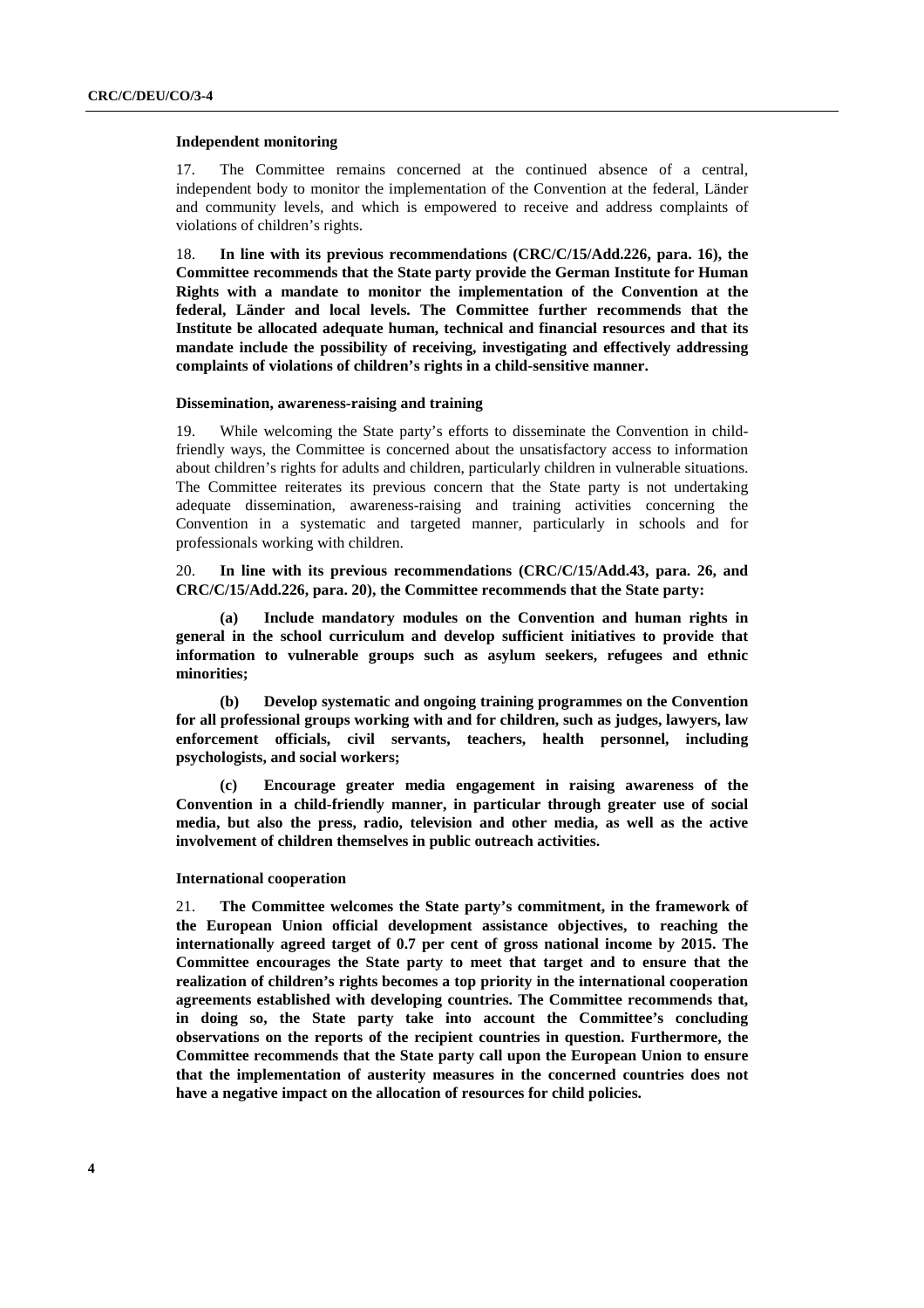#### **Children's rights and the business sector**

22. The Committee notes that the State party uses a significant amount of coal to produce power and is concerned about the negative impact that coal emissions have on children's health. The Committee is also concerned about the lack of adequate measures taken by the State party against German companies that conduct business abroad and reportedly violate children's rights and other human rights.

23. **In line with its general comment No. 16 on State obligations regarding the impact of the business sector on children' s rights (2013), the Committee recommends that the State party:** 

**(a) Establish a clear regulatory framework for the industries operating in the State party to ensure that their activities do not negatively affect human rights or endanger environmental and other standards, especially those relating to children's rights;** 

**(b) Take into consideration the best interests of the child when adopting budgetary measures such as the allocation of subsidies for businesses that affect children's rights;** 

**(c) Examine and adapt its civil, criminal and administrative legislative framework to ensure that business enterprises and their subsidiaries operating in or managed from the State party's territory are legally accountable for any violations of children's rights and human rights;** 

**(d) Comply with international and domestic standards on business and human rights with a view to protecting local communities, particularly children, from any adverse effects resulting from business operations, in line with the Guiding Principles on Business and Human Rights: Implementing the United Nations ¨Protect, Respect and Remedy¨ Framework, adopted by the Human Rights Council in 2011.** 

### **B. General principles (arts. 2, 3, 6 and 12 of the Convention)**

#### **Non-discrimination**

24. The Committee welcomes the anti-discrimination measures adopted by the State party, particularly those aimed at promoting a culture of understanding and tolerance. However, the Committee remains concerned that children with disabilities and children with a migration background continue to face discrimination in the State party, particularly regarding education and health-care services.

25. **The Committee recommends that the State party increase measures to combat discrimination, in particular discrimination against children with disabilities and children with a migration background, through programmes and policies to reduce inequalities in access to education, health and development. The Committee also recommends that the State party continue its efforts to raise awareness of discrimination and foster an inclusive and tolerant environment in schools and other spaces for children.** 

#### **Best interests of the child**

26. While noting that the welfare of the child is a guiding principle in the State party's legal order and one that is increasingly being applied, the Committee also notes with concern that the principle of the best interests of the child has not yet been fully incorporated into federal legislation and the prioritization of the child's best interests has not yet been integrated into all areas of the legislative, executive and judicial branches of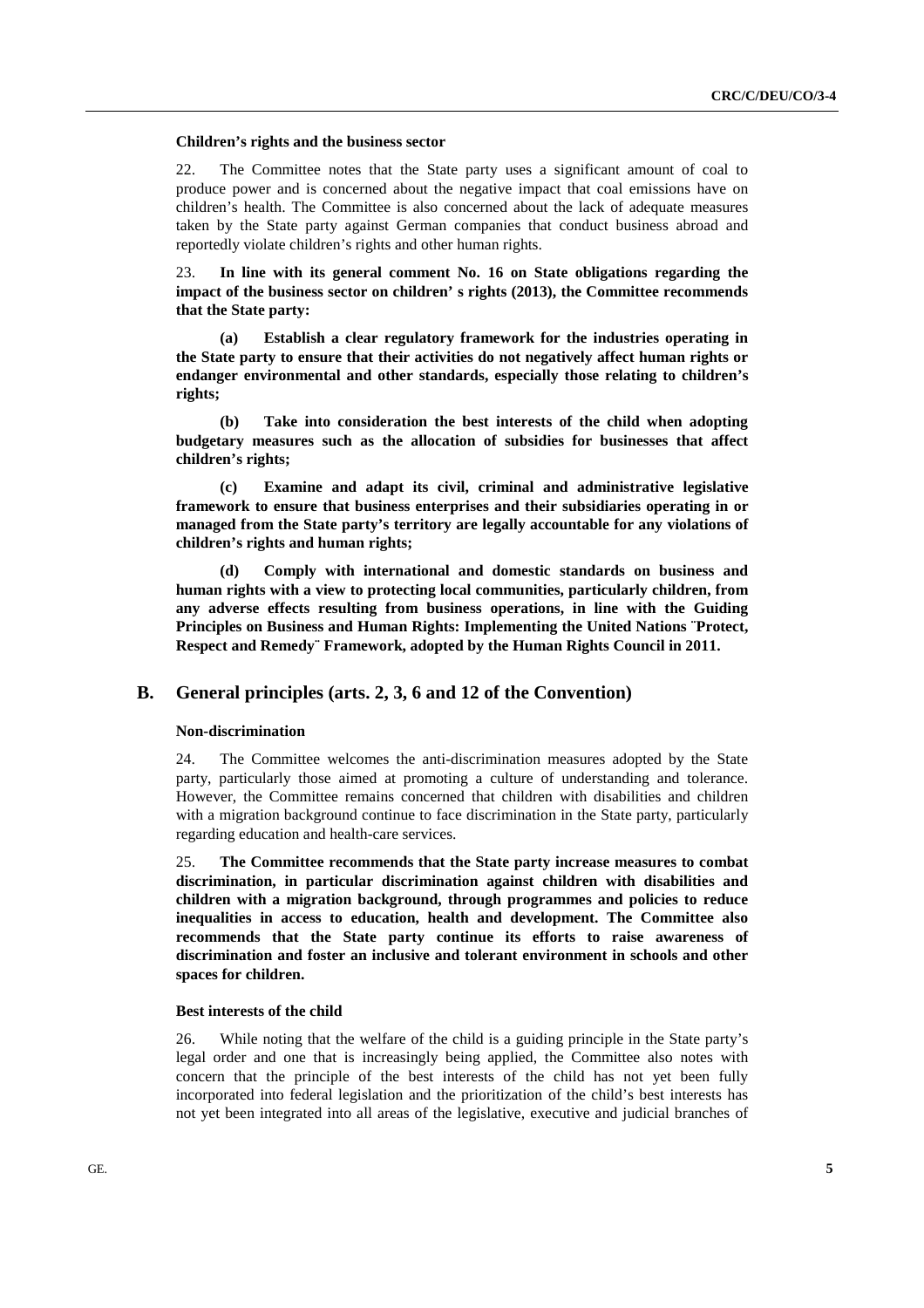government. In particular, it is frequently disregarded in cases concerning children from educationally and socioeconomically disadvantaged families, including refugee and asylum-seeking children.

27. **The Committee draws the State party's attention to its general comment No. 14 (2013) on the right of the child to have his or her best interests taken as a primary consideration. In line with its previous concluding observations (CRC/C/15/Add.226, para. 27), it recommends that the State party strengthen its efforts to ensure that that right is appropriately integrated and consistently applied in all legislative, administrative and judicial proceedings, and in all policies, programmes and projects that are relevant to and have an impact on children. In that regard, the State party is encouraged to develop procedures and criteria to provide guidance to all relevant persons in authority on determining the best interests of the child in every area and on giving them due weight as a primary consideration. Such procedures and criteria should be disseminated to private social welfare institutions, courts of law, administrative authorities, legislative bodies and the public at large.** 

## **C. Civil rights and freedoms (arts. 7, 8, and 13–17 of the Convention)**

#### **Birth registration**

28. The Committee welcomes the developments in the State party in terms of birth registration of all national and foreign children, including children of refugees and asylum seekers. However, the Committee is concerned about the remaining practical difficulties in obtaining birth certificates for newborn babies with irregular residence status, given that the registry officials responsible for issuing the certificates are required to check residence status and communicate their findings to the immigration authorities.

29. **The Committee urges the State party to take the appropriate measures to ensure that birth registration is available as soon as possible for all children, regardless of their parents' legal status and/or origin. The Committee recommends that, in doing so, the State party exempt registry officials from the obligation to communicate information to the immigration authorities, as it did for the staff of educational facilities in 2011.** 

#### **Right to identity**

30. The Committee notes the decision not to establish new baby boxes and the planned regulation of anonymous births, as well as the provision of support to pregnant women and women who have recently given birth, aimed at reducing the number of newborn babies who are abandoned. Nevertheless, the Committee regrets the absence of regulation and the ongoing use of baby-boxes, which is in violation of, inter alia, articles 6 to 9 and 19 of the Convention.

31. **The Committee strongly urges the State party to take all the measures necessary to end the practice of anonymous abandonment of children and to strengthen and promote alternatives as soon as possible. The Committee also urges the State party to increase its efforts to study and address the root causes of the abandonment of infants. The response should include the provision of family planning and reproductive health services, adequate counselling and social support in cases of unplanned pregnancy, the prevention of high-risk pregnancies, support for families in need, and the introduction, as a last resort, of the possibility of anonymous hospital births. In that respect, taking into account the duty to fully comply with all provisions of the Convention, the State party should keep a confidential record of the parents, to which the child could have access at a later stage.**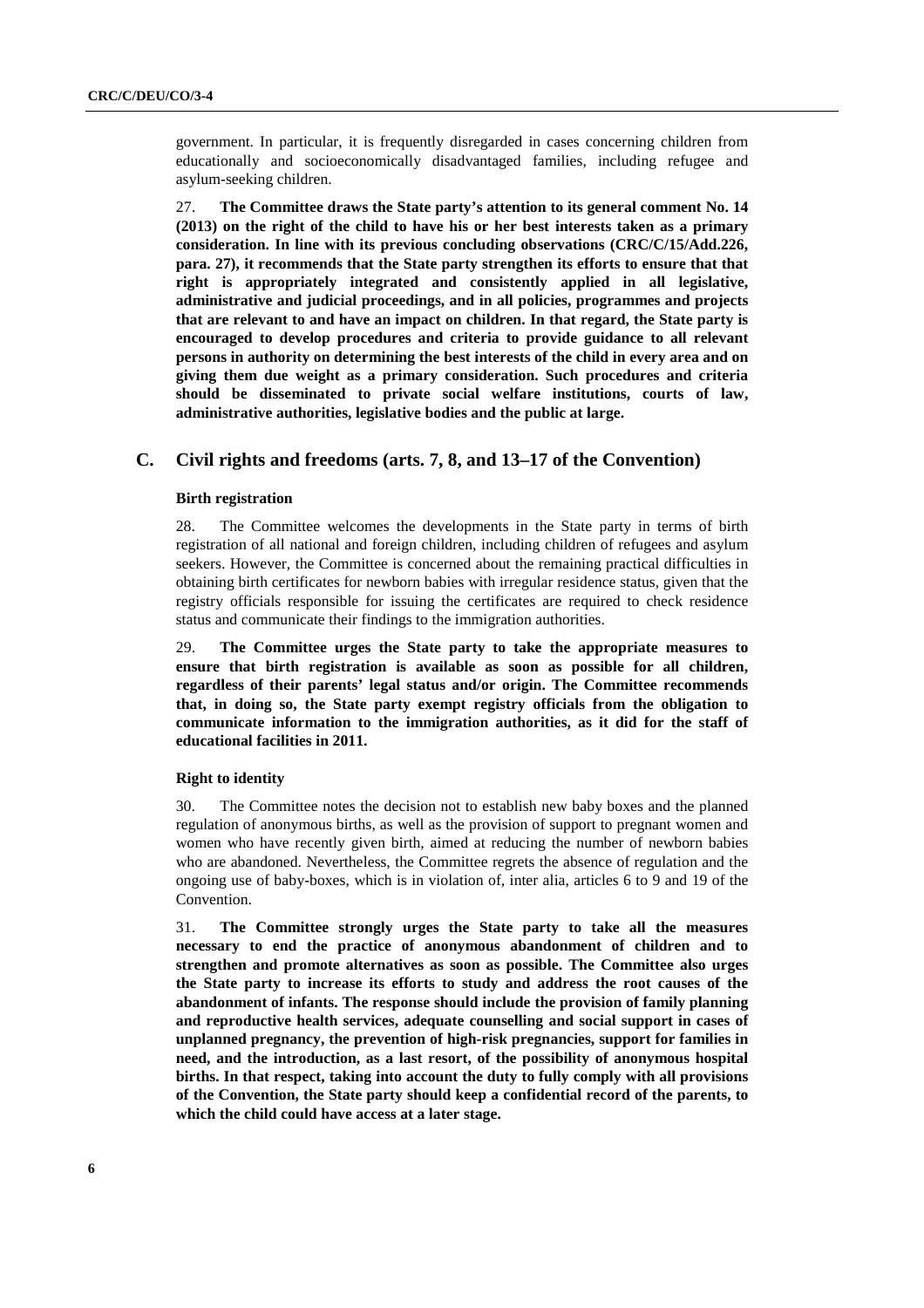## **D. Violence against children (arts. 19, 24 (3), 28 (2), 34, 37 (a) and 39 of the Convention)**

#### **Corporal punishment**

32. The Committee notes with appreciation that children have a statutory right to a violence-free upbringing. Nevertheless, the Committee remains concerned that a significant number of children experience various forms of violence in their homes.

33. **The Committee recommends that the State party take all the necessary steps to ensure that the right to a violence-free upbringing is more effectively implemented. Furthermore, the Committee recommends that the State party develop and strengthen existing awareness-raising programmes aimed at promoting positive, non-violent and participatory forms of child-rearing and discipline to replace corporal punishment.** 

#### **Sexual exploitation and abuse**

34. The Committee is concerned about the insufficient measures to prevent sexual exploitation and abuse and to provide help and support to victims of sexual offences, including:

(a) Insufficient prevention measures in schools and other institutions attended by children;

(b) Insufficient counselling services in some parts of the State and insufficient treatment units for child victims of sexual violence, with gaps particularly in the eastern Länder and in rural regions;

(c) Insufficient funding of specialized services;

(d) Unequal access to support and counselling services, particularly for boys, children with disabilities and migrant children with no or poor knowledge of German;

(e) The non-permanent status of the Independent Commissioner for Child Sex Abuse Issues.

35. **The Committee urges the State party to strengthen coordination between all actors in the protection system and to allocate all the necessary human, technical and financial resources to ensure:** 

**(a) The prevention of sexual violence against children, especially in schools and facilities for children with disabilities, and in youth welfare facilities and other institutions, such as in the clerical, sports and cultural sectors;** 

**(b) Unrestricted access to adequate counselling services and treatment units for children who are victims of sexual exploitation and abuse;** 

**(c) The allocation of resources to specialized services;** 

**(d) Barrier-free access to counselling services and treatment units through the provision of foreign language and sign language interpretation;** 

**(e) Permanent status for the Independent Commissioner for Child Sex Abuse Issues.** 

36. While noting the measures undertaken by the State party to investigate cases of child abuse committed by church officials, the Committee is concerned that several cases have not been investigated.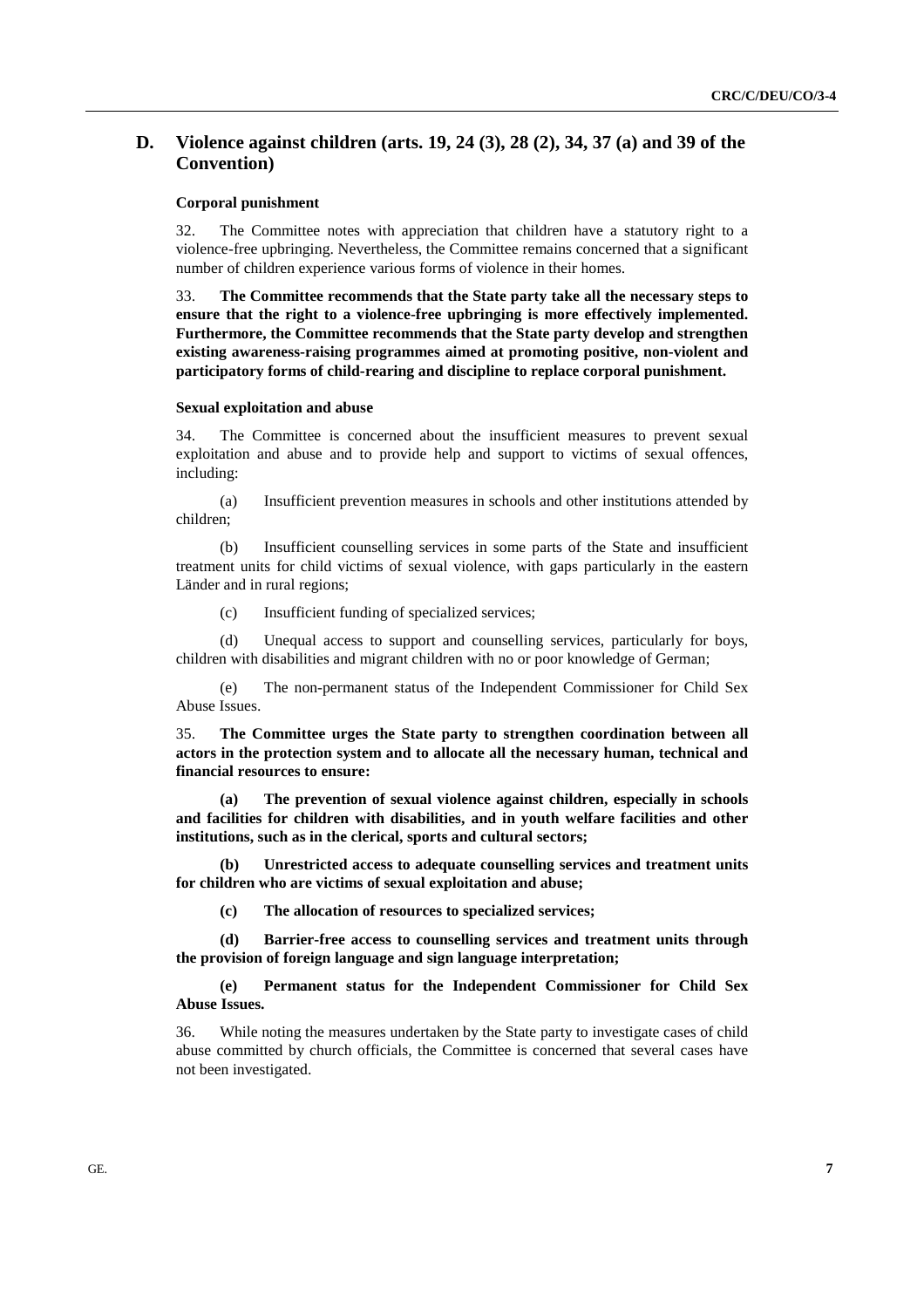37. **The Committee recommends that the State party take all the necessary measures to expedite the investigation and prosecution of cases of child abuse allegedly committed by church officials.** 

#### **Harmful practices**

38. The Committee is concerned about the significant number of girls living in the State party who are affected by genital mutilation or at risk of either being temporarily sent to a country where genital mutilation is practised or being exposed to it within the State party. The Committee also notes with concern that doctors, midwives and hospital personnel are often not well informed about genital mutilation and preventive and protective measures, and are therefore unable to give advice and provide help.

39. **The Committee reiterates its previous recommendations (CRC/C/15/Add.226, para. 47) and urges the State party to draft a national policy and strategy against female genital mutilation and to:** 

Provide training on the prevention of and response to female genital **mutilation for all relevant professional groups, in particular doctors, midwives, hospital personnel, teachers, social workers and child helpline counsellors;** 

**(b) Strengthen and organize further information dissemination and awareness-raising campaigns to prevent the practice, inter alia by involving civil society and the media. In that regard, particular focus should be placed on campaigns targeting girls at risk, informing them about access to help and advice;** 

Further strengthen measures for the elimination of female genital **mutilation in its international cooperation programmes by, inter alia, extending financial and technical assistance to countries where female genital mutilation is practised.** 

#### **Freedom of the child from all forms of violence**

40. The Committee is concerned about ongoing violence experienced by children in schools and other institutions, including physical violence, bullying and an increase in cyberbullying. Furthermore, the Committee is concerned at the lack of adequately qualified teachers and school social workers in some schools to address the issue, as well as qualified staff in other institutions.

41. **Recalling the recommendations of the 2006 United Nations Study on Violence against Children (see A/61/299) and the Committee's general comment No. 13 (2011) on the right of the child to freedom from all forms of violence, the Committee recommends that the State party:** 

**(a) Develop a comprehensive national strategy to prevent and address all forms of violence against children;** 

**(b) Adopt a national coordinating framework to address all forms of violence against children;** 

**(c) Provide nationwide awareness-raising and training programmes for teachers and social workers aimed at their learning to recognize and effectively respond to incidents of violence;** 

**(d) Cooperate with the Special Representative of the Secretary-General on Violence against Children and other relevant United Nations institutions.**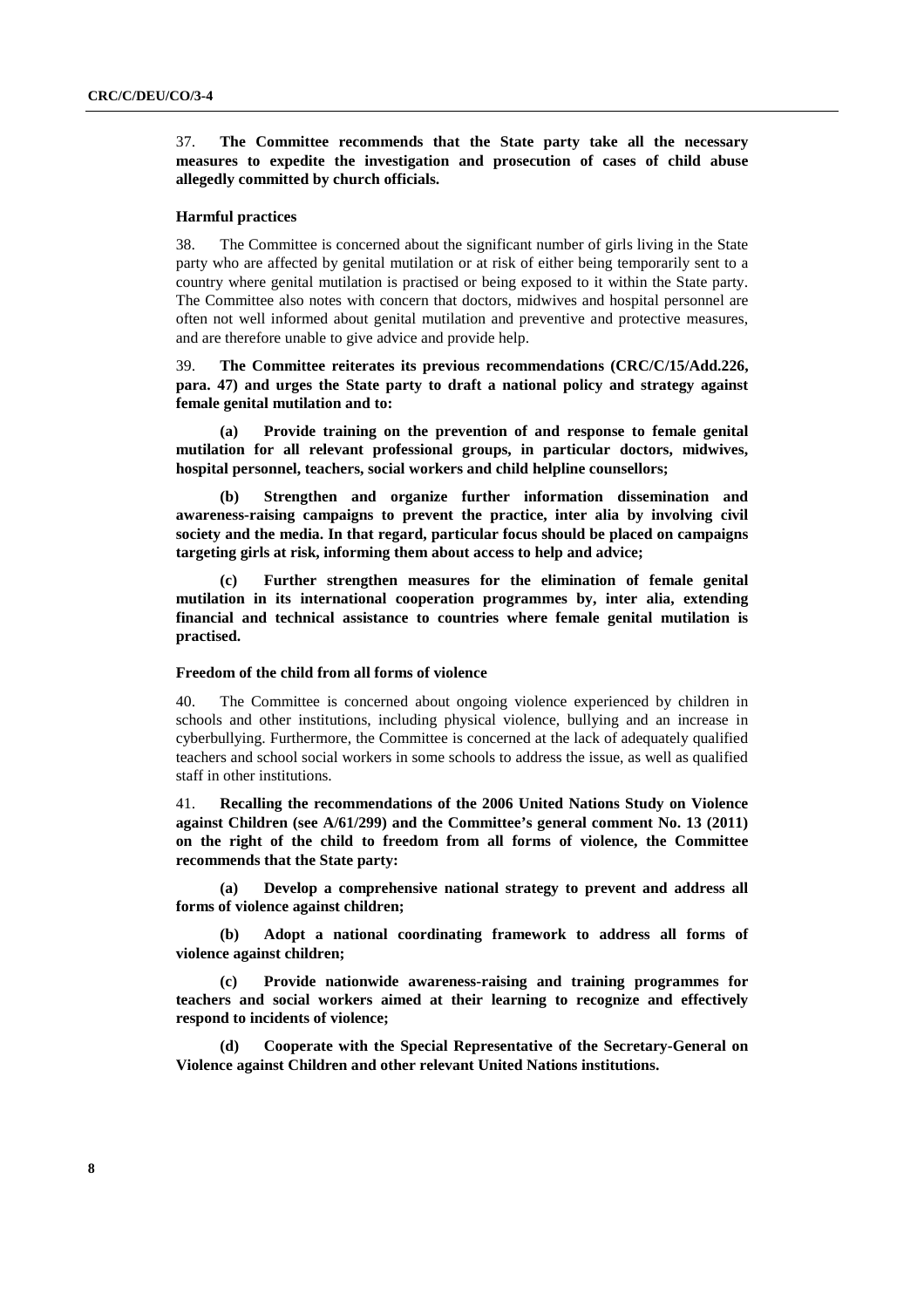## **E. Family environment and alternative care (arts. 5, 9–11, 18 (1 and 2), 20–21, 25 and 27 (4) of the Convention)**

42. While welcoming the significant changes made by the State party with regard to the regulation of parental relations, in particular a major trend towards establishing joint parental custody of their children, the Committee notes that the State party is still using the term "custody" in its legislation, and not "parental responsibility" as used in the Convention and in some of the international instruments adopted after the entry into force of the Convention on the Rights of the Child.

43. **The Committee recommends that the State party consider the possibility of replacing the term "custody" with the term "parental responsibility", in line with the object and purpose of the Convention.** 

### **Children deprived of a family environment**

44. The Committee is concerned about the State party's strict rules regarding family reunification, which stipulate that left-behind children who are not citizens of a European Union country are allowed to join their parents in the State party only if they are below 16 years of age and if their means of subsistence are guaranteed.

45. **In the light of its general comment No. 14 (2013) on the right of the child to have his or her best interests taken as a primary consideration, the Committee recommends that the State party ensure a general statutory right for children of foreign nationals to family reunification up to the age of 18.** 

46. While welcoming the legislative measures adopted by the State party to provide support to parents in the fulfilment of their parental obligations, the Committee is concerned about the following issues:

(a) The increasing number of children deprived of their family environment and taken into public care;

(b) The lack of adequate resources in public youth welfare services to support families at risk and the low number of local authorities that provide support services in the parents' language, or interpretation;

(c) The practice of placing children with behavioural difficulties into foster care in other countries of the European Union, without proper supervision and evaluation.

#### 47. **The Committee recommends that the State party:**

**(a) Improve its system of family support and ensure that placement of children in foster care is used in the best interests of the child only;** 

**(b) Provide welfare services with adequate human and financial resources in order to make them available to all families faced with social and economic difficulties, including migrant families, particularly difficulties in overcoming language barriers;** 

### **(c) Revise its policy of placing children in other European Union countries and provide adequate supervision, follow-up and evaluation.**

48. While welcoming the efforts of the State party to expand early childhood education and care, the Committee remains concerned at the low number of early childhood education and care services available in some Länder, especially for children under the age of three, and the disparities in qualitative standards for early childhood education and care facilities between Länder. The Committee is also concerned about the difficulties that families in vulnerable situations, in particular migrant families, have in accessing such services.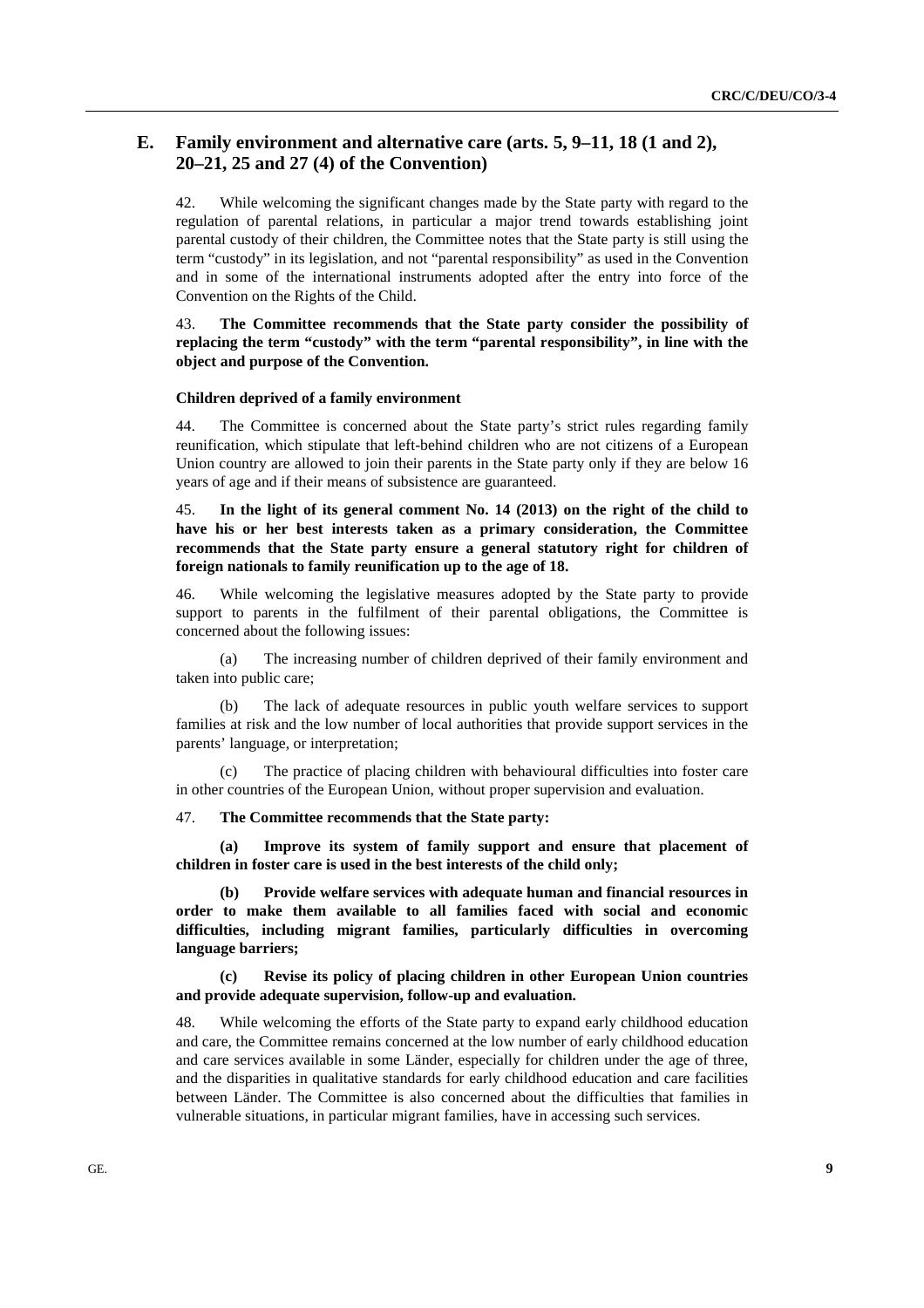49. **The Committee recommends that the State party adopt a comprehensive national policy for early childhood education and care, in compliance with the Europe 2020 growth strategy, and ensure that all children have access to high-quality early childhood education and care, without discrimination.** 

## **F. Disability, basic health and welfare (arts. 6, 18 (3), 23, 24, 26, 27 (1–3) and 33 of the Convention)**

#### **Children with disabilities**

50. The Committee welcomes the initiatives undertaken by the State party to analyse and improve the situation of children with disabilities. The Committee is, however, concerned about the non-inclusive nature of education, particularly at the secondary school level. In that context, the Committee also notes with concern that:

There is insufficient cooperation between the federal and Länder levels in the educational sector, and no adapted curricula or systematic training of all teachers and school personnel on an inclusive approach to education;

The need for individual support and reasonable accommodation in the area of education is not recognized and regulations concerning sign language vary across the Länder;

(c) In certain Länder, children at the primary level are assigned to special schools against their parents' will, the vast majority of pupils with disabilities attend special schools, and a high number of children with disabilities leave school without a diploma.

51. **In the light of article 23 of the Convention and the Committee's general comment No. 9 (2006) on the rights of children with disabilities, the Committee urges the State party to adopt a human rights-based approach to disability and specifically recommends that the State party:** 

Pursue the establishment of State-wide inclusive education and ensure **that the necessary resources are available, including through the use of the resources available in the special schools;** 

**(b) Undertake all the necessary legislative and structural reforms to ensure that the right to inclusive education is guaranteed to children with disabilities, and that it encompasses the right to individual support and reasonable accommodation in the area of education;** 

**(c) Ensure that children with disabilities and their families have a say when the decision is made about whether the child should attend a special school.** 

52. The Committee is concerned about the findings of a recent study undertaken by the State party, according to which girls with disabilities are frequently at risk of violence, including sexual violence.

53. **The Committee recommends that the State party take every necessary measure to prevent all forms of violence against children with disabilities, paying particular attention to the safety of girls with disabilities. In that regard, the Committee recommends that the State party provide particular protection and complaints mechanisms for children with disabilities who have become victims of violence.** 

54. The Committee notes with concern that children with disabilities from migrant families often do not receive the same support as their peers without a migration background, owing to a lack of information and/or their parents' difficulties in accessing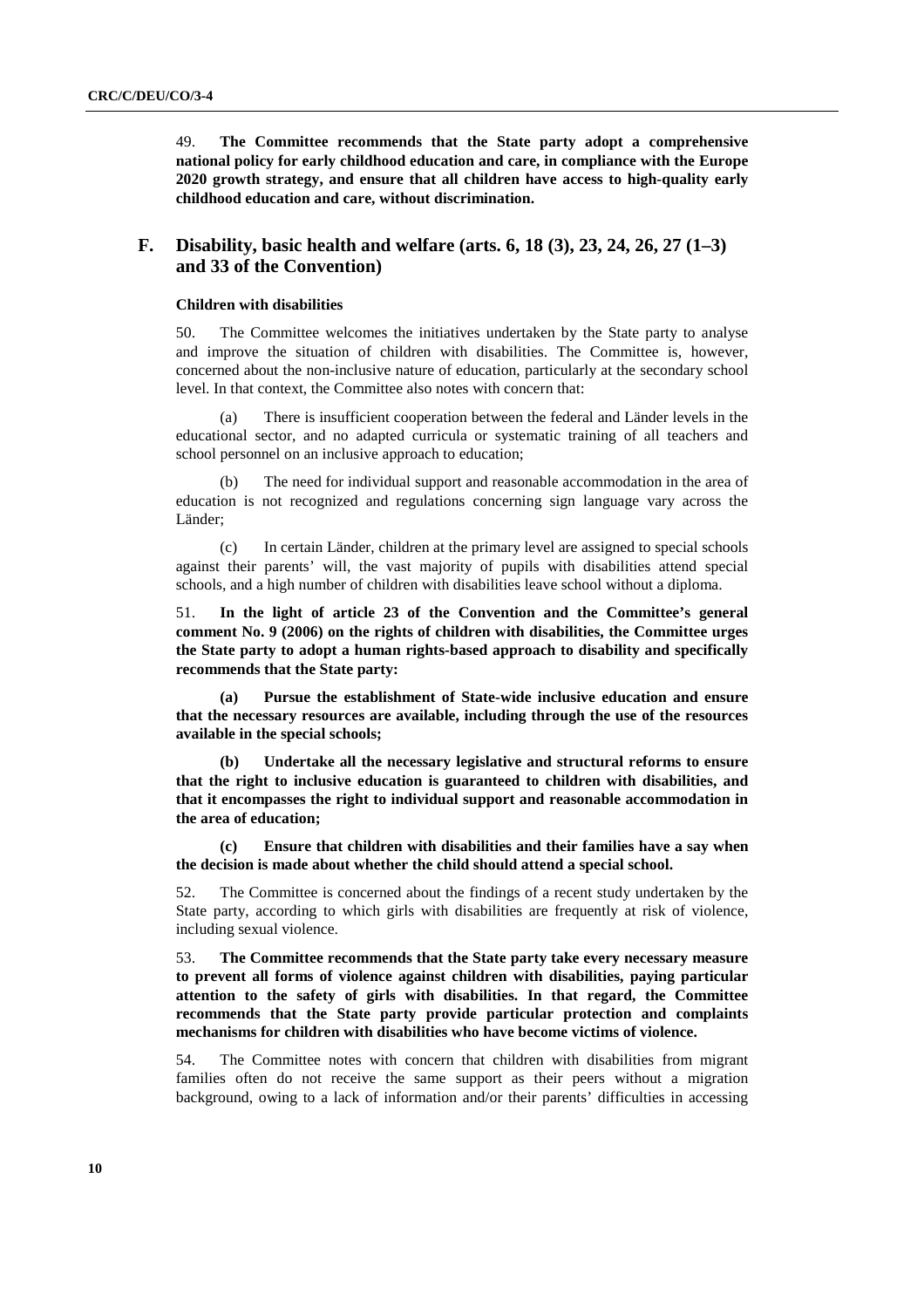the necessary forms and applications, and/or ignorance or lack of awareness about the disability.

55. **The Committee recommends that the State party take all the necessary steps to ensure that families with children with disabilities who have a migration background are provided with sufficient information and assistance regarding access to support.** 

#### **Health and health services**

56. The Committee is concerned about the following issues:

(a) New morbidities in children which are being insufficiently addressed, related to attachment disorders, which could be linked to the decline in exclusive breastfeeding, and to an increase in children's emotional and behavioural problems, owing to pressure to succeed at school;

(b) Inadequate access for asylum-seeking children and those in irregular migration situations to health services, including treatment of acute illnesses, preventive health care and psychosocial therapy.

57. **The Committee recommends that the State party undertake advocacy and awareness-raising programmes targeting schools and families, emphasizing the importance of physical exercise, and healthy eating habits and lifestyles. It should also take all the necessary steps to address the existing disparities in health outcomes. Special attention should be paid to children and young people in vulnerable situations, especially those from socially disadvantaged or migration backgrounds. Furthermore, the Committee draws the State party's attention to its general comment No. 15 (2013) on the right of the child to the enjoyment of the highest attainable standard of health, and recommends that the State party take all the necessary legislative and structural measures to control the marketing of breast-milk substitutes and encourage mothers in the State party to breastfeed, which should promote better bonding between infants and mothers.** 

#### **Mental health**

58. The Committee is concerned about the increase in the prescription of psychostimulants to children and about excessive diagnoses of Attention Deficit Hyperactivity Disorder (ADHD) or Attention Deficit Disorder (ADD), and in particular:

(a) The over prescription of the psycho-stimulant methylphenidate;

(b) The forced removal of children who are diagnosed/misdiagnosed with ADHD or ADD from their families and their subsequent placement in foster care or psychiatric hospitals, where many of them are treated with psychotropic medication.

#### 59. **The Committee recommends that the State party:**

**(a) Ensure that the placement of children in foster care or psychiatric hospitals is used as a last resort only, following a proper diagnosis;** 

**(b) Provide families with access to psychological counselling and emotional support;** 

**(c) Establish a system of independent expert monitoring of the diagnosis of ADHD and ADD and of the use of drug treatments for children;** 

**(d) Ensure that relevant health authorities determine the root causes of inattention in the classroom and improve the diagnosis of mental health problems among children;**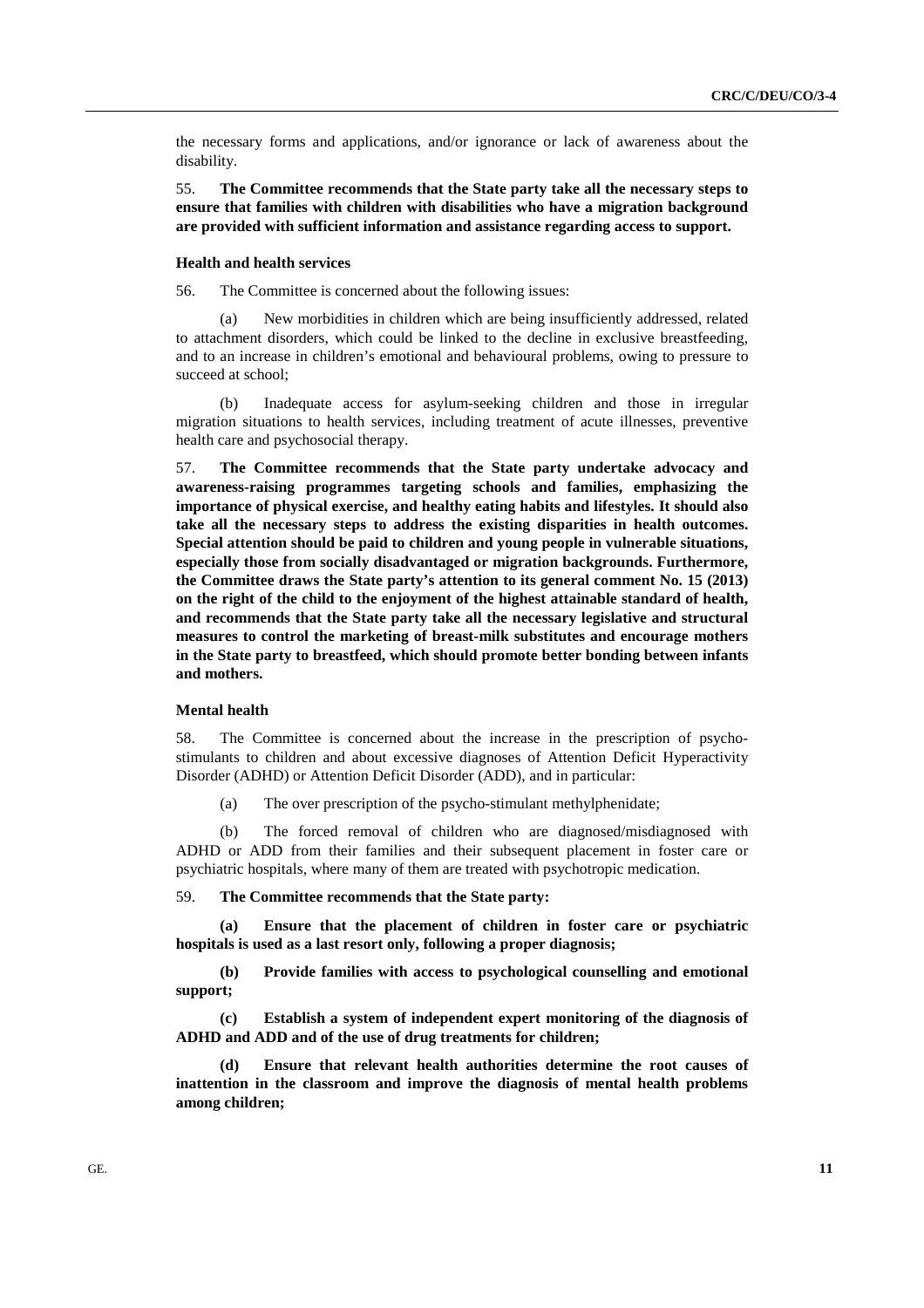**(e) Put a stop to the practice of labeling children as "having a psychiatric problem" in cases that are not validated by medical evidence.** 

#### **Adolescent health**

60. While welcoming the decline in smoking among adolescents, the Committee remains concerned about the significant rise in alcohol consumption.

61. **Referring to its general comment No. 4 (2003) on adolescent health and development, the Committee recommends that the State party ensure that children are provided with accurate information about the negative consequences of drug, alcohol and substance abuse. The State party should ensure that information on its harmful effects is better integrated into the school curriculum, thus teaching life skills to prevent such abuse, and encourage more media coverage to prevent substance abuse. The Committee further recommends that the State party ensure that children have sufficient access to confidential counselling and treatment for addiction.** 

#### **Breastfeeding**

62. The Committee notes a decline in the breastfeeding rate in the State party, but welcomes the initiatives to promote breastfeeding, such as the adoption of the 2006 European Commission Directive on infant formulae and follow-up formulae. However, it is concerned that the efforts made to improve rates of exclusive breastfeeding for the first six months of a child's life may not be sufficient.

63. **The Committee recommends that the State party strengthen its efforts to promote exclusive and continued breastfeeding by providing access to materials, and educating the public and raising awareness concerning the importance of breastfeeding and the risks of formula feeding. The Committee urges the State party to strictly enforce the International Code of Marketing of Breast-milk Substitutes.** 

#### **Standard of living**

64. The Committee is concerned about the rise in the poverty rate and the at-risk-ofpoverty rate among children, with children from single-parent families, large families and families from ethnic minority backgrounds being particularly affected, above all when the adults are unemployed or in a precarious job situation. Furthermore, the Committee is concerned that the statutorily prescribed practice of imposing sanctions following noncompliance with duties connected to unemployment assistance may affect children's standard of living when imposed on families or unemployed adolescents.

65. **The Committee recommends that the State party allocate the necessary resources and make additional efforts to tackle the root causes of child poverty and conduct a comprehensive evaluation of the areas in which families are particularly vulnerable to poverty, and develop and implement appropriate remedial strategies. The Committee further recommends that the State party increase material assistance and support to economically disadvantaged families in order to ensure that all children have an adequate standard of living.** 

## **G. Education, leisure and cultural activities (arts. 28, 29, 30 and 31 of the Convention)**

#### **Education, including vocational training and guidance**

66. The Committee notes that responsibility for the field of education lies almost exclusively with the Länder. However, it is concerned that the various systems have not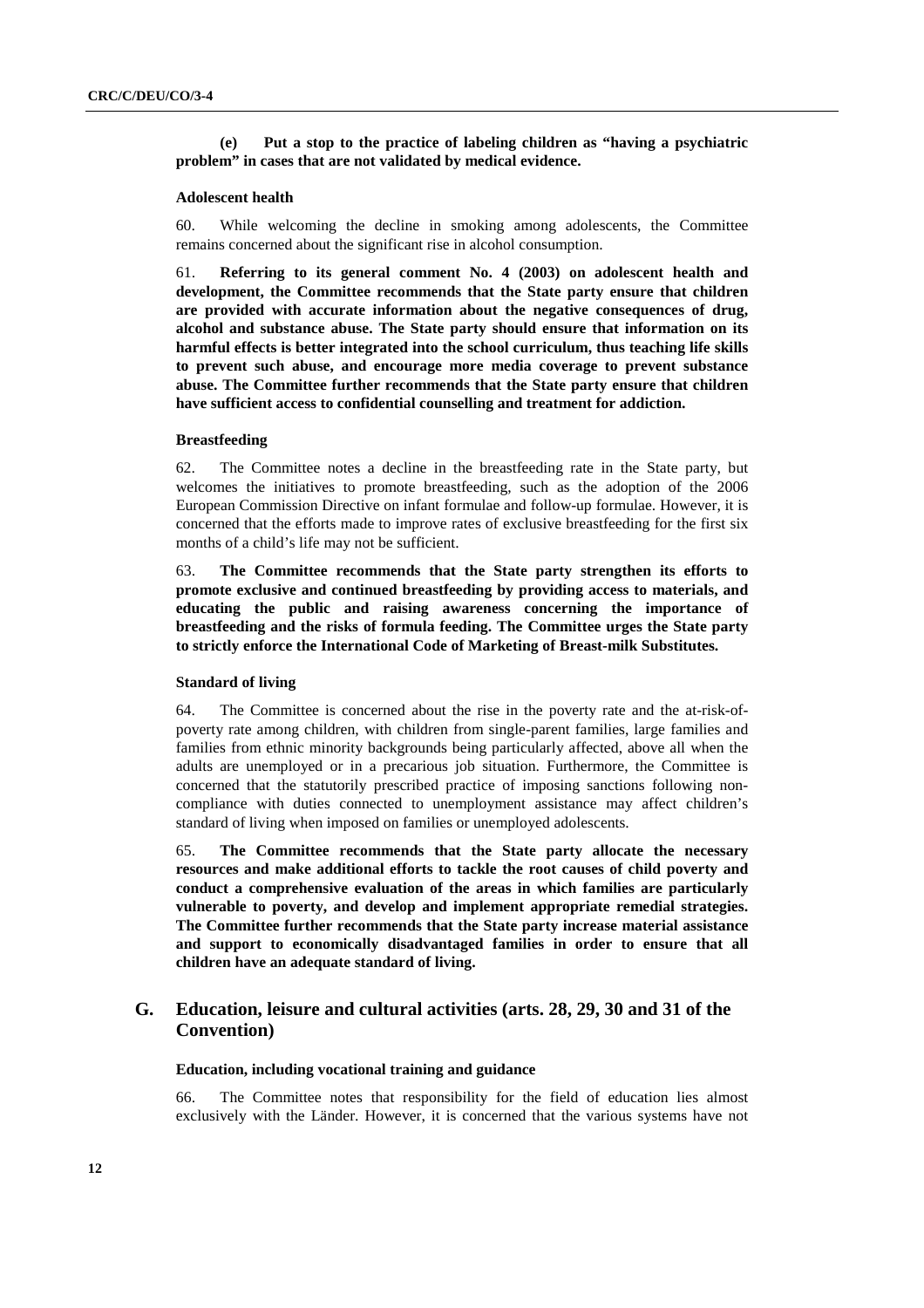been harmonized, producing differences among the Länder in important areas. The Committee also notes that in most Länder, the school system is divided into lower, intermediate and academic track schools and it is concerned that the choice has to be made at a very early age and it may be difficult to change tracks later. The Committee also regrets that children from ethnic-minority backgrounds have a significantly weaker record of school achievement; twice the number of children from ethnic-minority backgrounds leave school without qualifications, compared to pupils from non-ethnic minority backgrounds.

67. **Taking into account its general comment No. 1 (2001) on the aims of education, and the recommendations made by the Special Rapporteur on the right to education in the report on his visit to Germany in 2006 (A/HRC/4/29/Add.3), the Committee recommends that the State party:** 

**(a) Adopt the necessary measures to harmonize the school programmes to a greater extent between all the Länder in order to facilitate students' mobility between Länder;** 

**(b) Undertake a revision of the current education system, whereby students are separated into various tracks at a very early stage, and make it more inclusive;** 

**(c) Allocate sufficient human, technical and financial resources to provide additional support to children from an ethnic-minority background within school facilities.** 

## **H. Special protection measures (arts. 22, 30, 32–33, 35–36, 37 (b)–(d), 38, 39 and 40 of the Convention)**

### **Asylum-seeking and refugee children**

The Committee welcomes the withdrawal of the declaration made by the State party on article 22 of the Convention and notes the hosting by the State party of thousands of asylum-seeking children and refugee children from many countries. The Committee however remains concerned that:

(a) The Asylum Procedure Act provides that children aged 16 years have the legal capacity to begin the asylum process on their own. Consequently, in practice children aged 16 years and above often do not benefit from the full protection of the youth welfare services and are placed in centres designed to house adult asylum seekers;

(b) The age assessment procedure in the State party may involve degrading and humiliating practices and does not produce accurate results, and a significant number of asylum-seeking and refugee children are identified as adults;

(c) The deficiencies in the identification of child soldiers or children who have escaped forced recruitment, as well as the rejection of asylum applications in such cases, prevent adequate assessment of their protection needs and prevent their receiving the appropriate attention;

(d) Custody pending deportation imposed on children can last up to 18 months, which is a direct contravention of the right of the child to have his or her best interests taken as a primary consideration.

#### 69. **The Committee recommends that the State party:**

**(a) Ensure equal and child-friendly treatment for every child under 18 years of age;**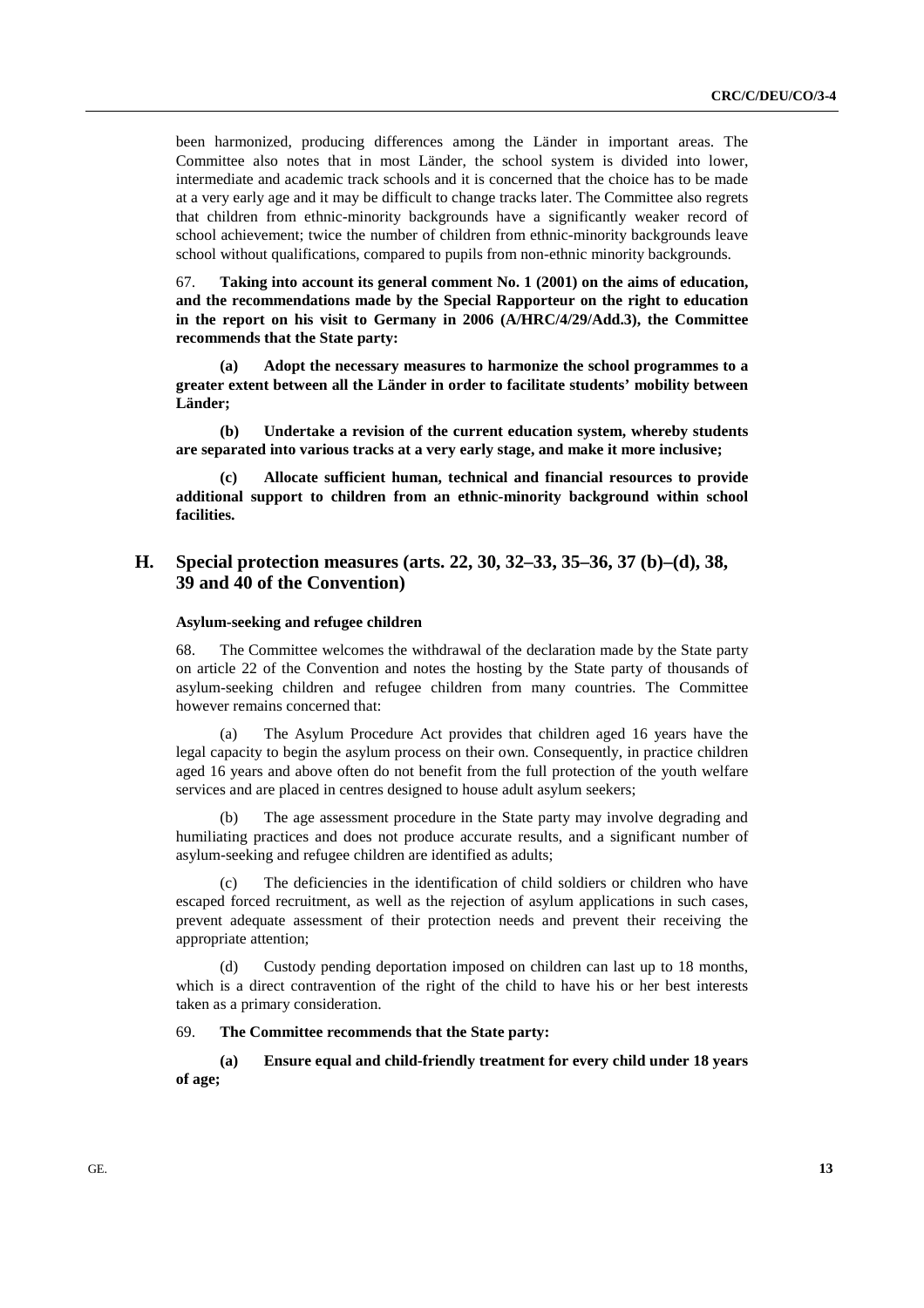**(b) Ensure that the age assessment procedure applied to asylum-seeking and refugee children is based on scientifically approved methods and is in full respect of children's dignity, as recommended in general comment No. 6 (2005) on the treatment of unaccompanied and separated children outside their country of origin;** 

**(c) Improve the identification of child soldiers and children in danger of being recruited and ensure that they are granted refugee status, in order to better assess their protection needs and ensure they receive adequate psychological and social support;** 

**(d) Ensure that detention of asylum-seeking and migrant children is always used as a measure of last resort and for the shortest appropriate time, in compliance with article 37 (b) of the Convention, and that detention is made subject to time limits and judicial review.** 

#### **Children in situations of migration**

70. The Committee is concerned that different service facilities in the State party are under a federal statutory obligation to inform the immigration authorities about all persons who come to their notice who do not have a residence permit, including children. In practice, that discourages children with an irregular residence status from approaching service offices for fear of discovery of their irregular status, which could, inter alia, result in their deportation.

## 71. **The Committee urges the State party to repeal the statutory obligation on all service facilities to inform the immigration authorities of any child who is in an irregular migration situation.**

### **Trafficking**

72. The Committee is concerned that the Residence Act makes the provision of residence permits to victims of trafficking, including children, conditional on their cooperation with the law enforcement authorities.

73. **The Committee recommends that the State party revise its Residence Act in order to remove any conditions linked to the provision of residence permits to child victims of trafficking.** 

#### **Administration of juvenile justice**

74. The Committee notes with satisfaction the legislative amendment prohibiting children in detention from being placed with persons up to the age of 24. However, the Committee regrets that not all Länder apply the principle of "deprivation of liberty as a last resort".

75. **In line with its previous concluding observations (CRC/C/15/Add.226, para. 61), the Committee recommends that deprivation of liberty be used as a measure of last resort in all cases, and for the shortest possible time. In that regard, the Committee recommends that the State party take all necessary steps to expand the possibilities for alternative sentences, such as probation or community service.** 

**Follow-up to the concluding observations on the initial report of the State party under the Optional Protocol to the Convention on the Rights of the Child on the involvement of children in armed conflict (CRC/C/OPAC/DEU/CO/1)** 

76. The Committee welcomes the efforts made by the State party to implement the Committee's previous recommendations in relation to the Optional Protocol to the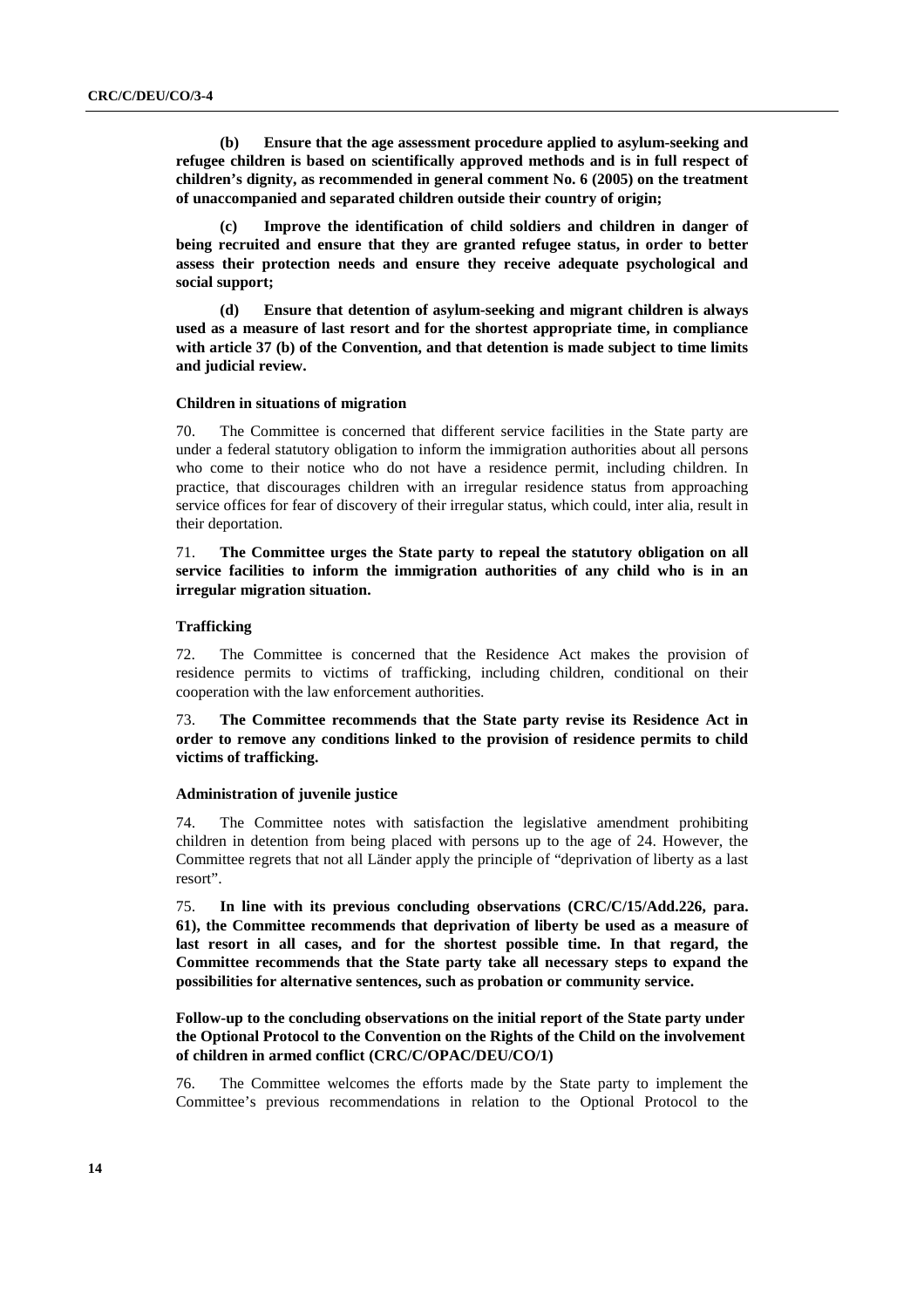Convention on the Rights of the Child on the involvement of children in armed conflict. However the Committee is concerned about the following issues:

(a) The minimum age for voluntary recruitment to the armed forces for the purpose of military training is 17 years. Furthermore, children who voluntarily join the armed forces risk becoming liable to prosecution if they decide to leave after their trial period has expired;

(b) Some advertising campaigns for the armed forces specifically target children, and representatives of the armed forces are sometimes present within the school context, speaking with pupils and organizing activities;

There is no explicit legal prohibition of the sale of arms when the final destination is a country where children are known to be, or potentially could be, recruited or used in hostilities.

77. **The Committee reiterates its previous recommendations (CRC/C/OPAC/DEU/CO/1) and recommends that the State party:** 

**(a) Raise the minimum age for recruitment into the armed forces to 18 years;** 

**(b) Prohibit all forms of advertising campaigns for the German armed forces that target children;** 

**(c) Ensure the greatest transparency regarding the transfer of arms and explicitly prohibit in law the sale of arms when there is risk that the final destination is a country where children are, or potentially could be, recruited or used in hostilities.** 

78. The Committee notes with satisfaction the provisions on war crimes contained in section 8 of the Criminal Code of the State party, and its statements indicating that it may exercise extraterritorial jurisdiction in the case of the recruitment of children aged under 15 years into armed forces or armed groups. The Committee notes that that jurisdiction may also be established with regard to children aged 15 to 17 years, but regrets that it is subject to the condition of double criminality.

79. **The Committee recommends that the State party further strengthen international measures aimed at preventing the recruitment of children and their use in hostilities. The Committee also recommends that the State party consider extending extraterritorial jurisdiction for crimes concerning the recruitment and involvement of children in hostilities, without submitting it to the condition of double criminality.** 

### **I. Ratification of international human rights instruments**

80. **The Committee recommends that, in order to further strengthen the fulfilment of children's rights, the State party ratify the core human rights instruments to which it is not yet a party, namely, the Optional Protocol to the International Covenant on Economic, Social and Cultural Rights, and the International Convention on the Protection of the Rights of All Migrant Workers and Members of Their Families.** 

## **J. Cooperation with regional and international bodies**

81. **The Committee recommends that the State party cooperate with the Council of Europe towards the implementation of the Convention on the Rights of the Child and**